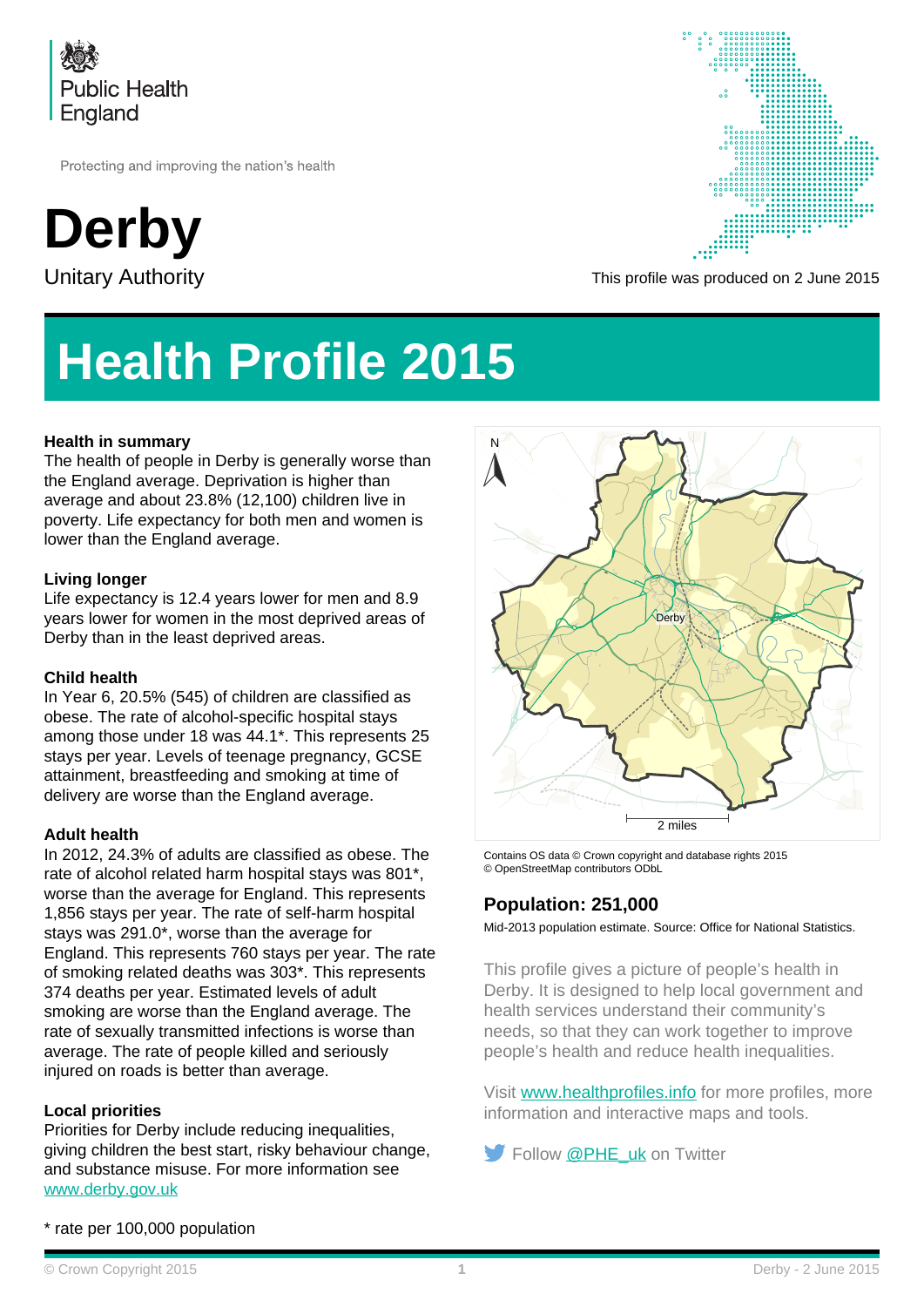## Deprivation: a national view

The map shows differences in deprivation in this area based on national comparisons, using quintiles (fifths) of the Index of Multiple Deprivation 2010, shown by lower super output area. The darkest coloured areas are some of the most deprived neighbourhoods in England.

This chart shows the percentage of the population who live in areas at each level of deprivation.



## Life expectancy: inequalities in this local authority

The charts below show life expectancy for men and women in this local authority for 2011-2013. Each chart is divided into deciles (tenths) by deprivation, from the most deprived decile on the left of the chart to the least deprived decile on the right. The steepness of the slope represents the inequality in life expectancy that is related to deprivation in this local





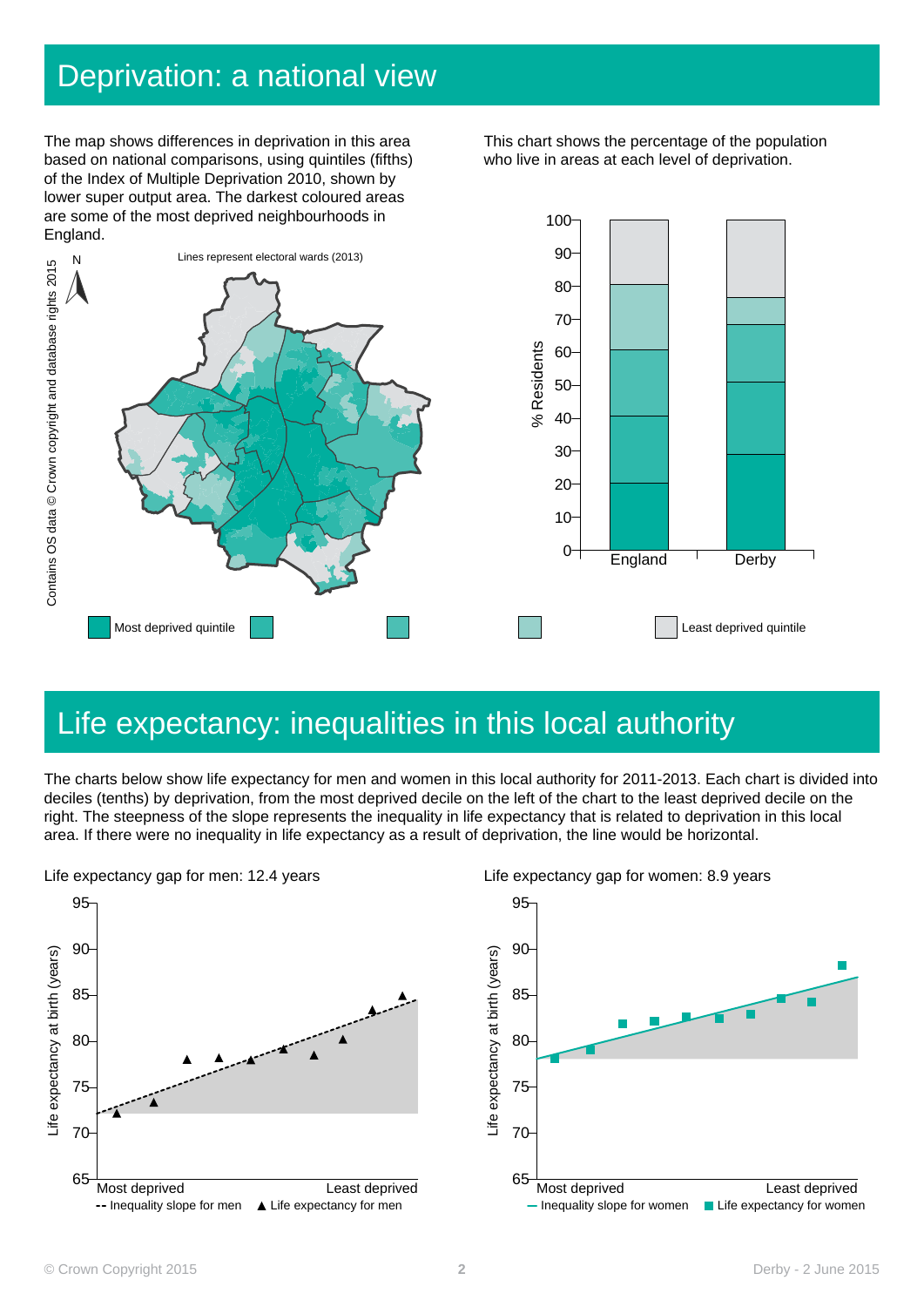## Health inequalities: changes over time

These charts provide a comparison of the changes in early death rates (in people under 75) between this area and all of England. Early deaths from all causes also show the differences between the most and least deprived quintile in this area. (Data points are the midpoints of 3 year averages of annual rates, for example 2005 represents the period 2004 to 2006).



## Health inequalities: ethnicity



Percentage of hospital admissions that were emergencies, by ethnic group, 2013

This chart shows the percentage of hospital admissions for each ethnic group that were emergencies, rather than planned. A higher percentage of emergency admissions may be caused by higher levels of urgent need for hospital services or lower use of services in the community. Comparing percentages for each ethnic group may help identify inequalities.

#### Derby

England average (all ethnic groups)

95% confidence interval

Figures based on small numbers of admissions have been suppressed to avoid any potential disclosure of information about individuals.

38.8